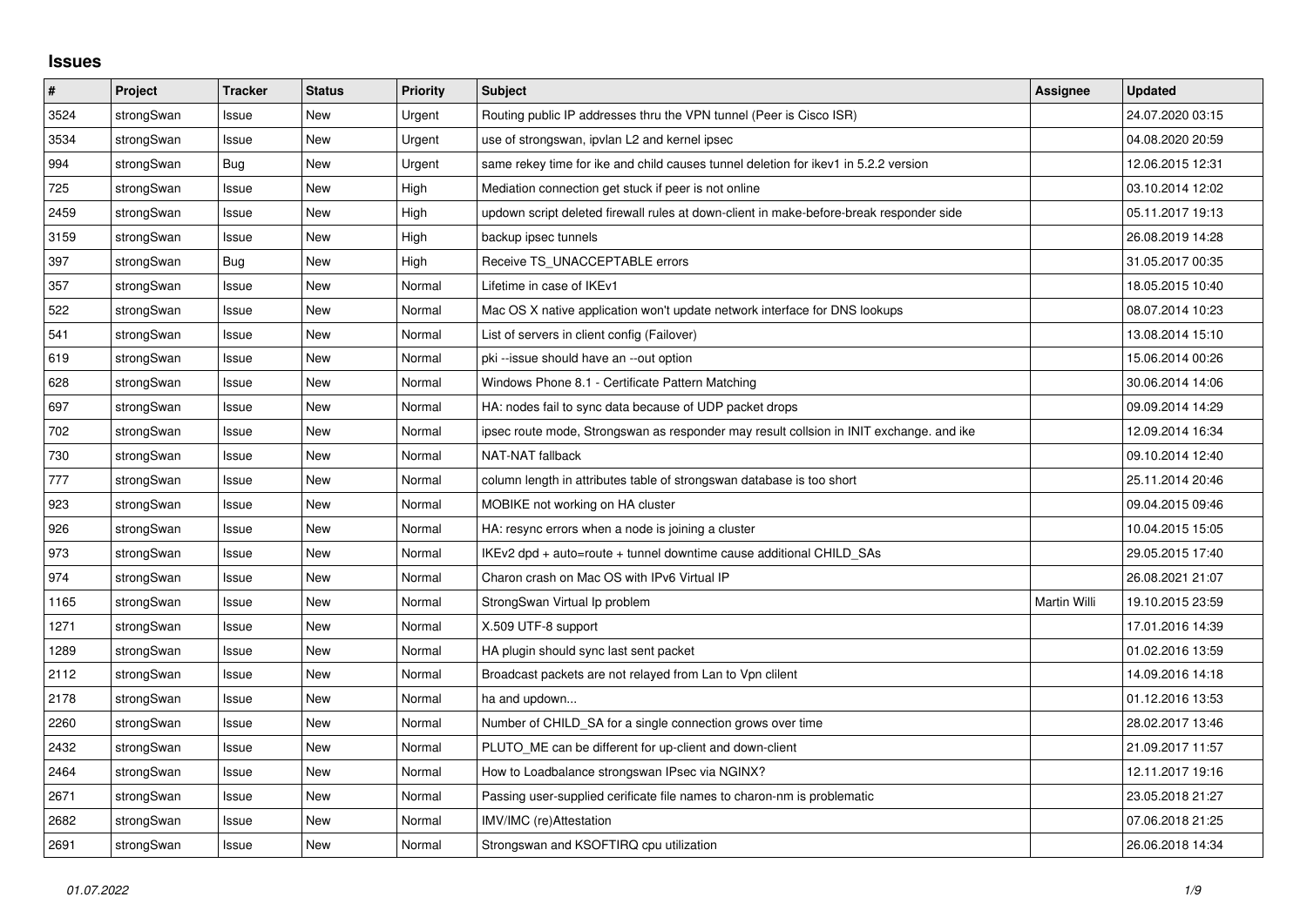| $\pmb{\#}$ | Project    | <b>Tracker</b> | <b>Status</b> | <b>Priority</b> | <b>Subject</b>                                                                                           | Assignee | <b>Updated</b>   |
|------------|------------|----------------|---------------|-----------------|----------------------------------------------------------------------------------------------------------|----------|------------------|
| 2701       | strongSwan | Issue          | New           | Normal          | Low bandwidth when Iperfing data thorugh IPSEC tunnel                                                    |          | 07.07.2020 13:38 |
| 3298       | strongSwan | Issue          | <b>New</b>    | Normal          | strategies to improve strongswan performance per single SA                                               |          | 23.12.2019 14:05 |
| 3326       | strongSwan | Issue          | New           | Normal          | update custom routing table (table 220 by default) with new routes if new networks and routes<br>appear  |          | 10.02.2020 12:01 |
| 3545       | strongSwan | Issue          | <b>New</b>    | Normal          | Configuration model for multiple-VRF tunnel endpoints                                                    |          | 18.08.2020 13:50 |
| 87         | strongSwan | Feature        | <b>New</b>    | Normal          | <b>IPsec Multicast Support</b>                                                                           |          | 19.12.2014 14:20 |
| 215        | strongSwan | Feature        | <b>New</b>    | Normal          | strongswan NetworkManager plugin: make the "normal" ipsec configuration usable                           |          | 12.08.2012 04:47 |
| 312        | strongSwan | Feature        | New           | Normal          | Feature Request: Option to limit or disable sending of ADDITIONAL_*_ADDRESS list for MOBIKE<br>Responder |          | 13.03.2013 19:19 |
| 640        | strongSwan | Feature        | New           | Normal          | Provide an init_once() abstraction layer                                                                 |          | 10.07.2014 15:10 |
| 641        | strongSwan | Feature        | New           | Normal          | kernel-iph virtual IP support and IKE routing lookups ignoring IPsec routes                              |          | 10.07.2014 15:11 |
| 642        | strongSwan | Feature        | New           | Normal          | Windows Named Pipe stream and service                                                                    |          | 10.07.2014 15:11 |
| 643        | strongSwan | Feature        | <b>New</b>    | Normal          | CNG/Bcrypt native Windows crypto plugin                                                                  |          | 10.07.2014 15:12 |
| 644        | strongSwan | Feature        | New           | Normal          | Non-monolithic Windows build                                                                             |          | 10.07.2014 15:12 |
| 645        | strongSwan | Feature        | <b>New</b>    | Normal          | Support HeapAlloc() and friends in leak-detective                                                        |          | 10.07.2014 15:12 |
| 746        | strongSwan | Feature        | New           | Normal          | Different radius server(s) for accounting                                                                |          | 22.10.2014 12:23 |
| 766        | strongSwan | Feature        | <b>New</b>    | Normal          | Make retransmit settings tunable by connection                                                           |          | 14.11.2014 10:02 |
| 927        | strongSwan | Feature        | <b>New</b>    | Normal          | Charon: Implement route events and add an consumer in updown plugin                                      |          | 11.04.2015 12:02 |
| 930        | strongSwan | Feature        | New           | Normal          | Option to have non-sequential v6 roadwarrior addresses                                                   |          | 12.01.2016 16:36 |
| 1057       | strongSwan | Feature        | New           | Normal          | conn switching based on eap identity                                                                     |          | 24.03.2020 10:14 |
| 1081       | strongSwan | Feature        | <b>New</b>    | Normal          | Active/standby VPN Gateway Failover                                                                      |          | 21.08.2015 22:01 |
| 1207       | strongSwan | Feature        | <b>New</b>    | Normal          | Add more than 2 hosts support to HA plugin and make it configurable                                      |          | 08.12.2015 05:05 |
| 1251       | strongSwan | Feature        | New           | Normal          | FreeBSD HA                                                                                               |          | 11.01.2016 22:01 |
| 1265       | strongSwan | Feature        | <b>New</b>    | Normal          | An option to disable NAT-T                                                                               |          | 23.06.2021 19:41 |
| 2361       | strongSwan | Feature        | New           | Normal          | Import .sswan files from NetworkManager                                                                  |          | 12.06.2017 15:25 |
| 2707       | strongSwan | Feature        | New           | Normal          | More attributes taken/translated from radius attributes                                                  |          | 14.07.2018 15:21 |
| 3075       | strongSwan | Feature        | <b>New</b>    | Normal          | <b>IPsec Labelling</b>                                                                                   |          | 29.05.2019 17:09 |
| 3398       | strongSwan | Feature        | New           | Normal          | Android client - allow configuring eap_id with EAP-TLS                                                   |          | 06.04.2020 23:19 |
| 3441       | strongSwan | Feature        | New           | Normal          | [Android] Lock modification of VPN configurations on work devices                                        |          | 11.05.2020 10:00 |
| 3651       | strongSwan | Feature        | <b>New</b>    | Normal          | Support for FC-SP-2                                                                                      |          | 07.01.2021 20:04 |
| 38         | strongSwan | Feature        | New           | Low             | OCSP in IKE payload, RFC4806                                                                             |          | 19.12.2014 14:20 |
| 368        | strongSwan | Feature        | New           | Low             | Add support for UNITY DEF DOMAIN mode config and pass domain to resolvconf                               |          | 27.07.2013 01:25 |
| 2727       | strongSwan | Feature        | New           | Low             | single pair of selectors per CHILD_SA                                                                    |          | 23.08.2018 12:08 |
| 2854       | strongSwan | Feature        | New           | Low             | Srongswan doesn't sending RADIUS Accounting-On/Off on start up / shutdown                                |          | 10.12.2018 10:19 |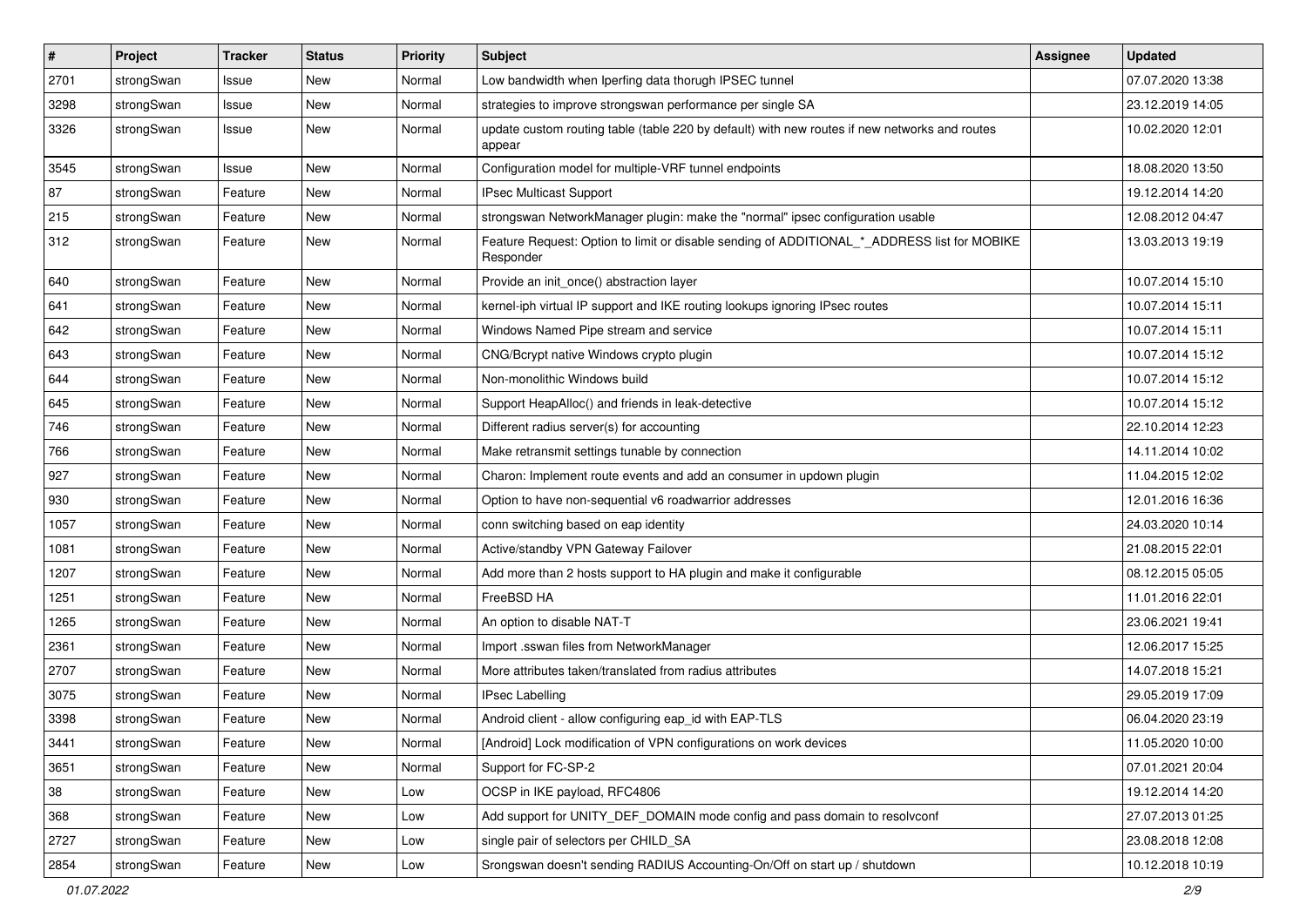| #    | Project    | <b>Tracker</b> | <b>Status</b> | <b>Priority</b> | Subject                                                                                                                                                 | <b>Assignee</b>                 | <b>Updated</b>   |
|------|------------|----------------|---------------|-----------------|---------------------------------------------------------------------------------------------------------------------------------------------------------|---------------------------------|------------------|
| 3244 | strongSwan | Feature        | New           | Low             | eap-peap on android                                                                                                                                     |                                 | 04.11.2019 10:17 |
| 3456 | strongSwan | Feature        | New           | Low             | move to github/gitlab                                                                                                                                   |                                 | 22.05.2020 12:27 |
| 3457 | strongSwan | Feature        | New           | Low             | user-friendly pkcs11 certificate selection                                                                                                              |                                 | 22.05.2020 12:52 |
| 193  | strongSwan | Bug            | Assigned      | High            | Race condition between acquire jobs and Mobike update while switching WLANs                                                                             | Tobias<br><b>Brunner</b>        | 16.05.2012 12:18 |
| 129  | strongSwan | Feature        | Assigned      | Normal          | Relations between ike/child/peer_cfg                                                                                                                    | Martin Willi                    | 06.02.2012 10:50 |
| 173  | strongSwan | Feature        | Assigned      | Normal          | Support for IP address ranges in traffic selectors                                                                                                      | Tobias<br><b>Brunner</b>        | 14.06.2012 11:31 |
| 2189 | strongSwan | Feature        | Assigned      | Normal          | Support RFC 8229: TCP Encapsulation of IKE and IPsec Packets                                                                                            | Tobias<br><b>Brunner</b>        | 05.06.2020 19:48 |
| 352  | strongSwan | Issue          | Feedback      | Normal          | unable to allocate SPIs from kernel when running 32 bit binaries on 64 bit Linux                                                                        |                                 | 17.04.2018 14:59 |
| 359  | strongSwan | Issue          | Feedback      | Normal          | <b>Mediation Server Connection</b>                                                                                                                      | <b>Tobias</b><br><b>Brunner</b> | 16.07.2013 16:25 |
| 404  | strongSwan | Issue          | Feedback      | Normal          | TNC: Update HowTos and implement some compilation flag checking                                                                                         | Andreas<br>Steffen              | 10.09.2013 13:58 |
| 462  | strongSwan | Issue          | Feedback      | Normal          | strongswan android app can not use on android 4.4 OS                                                                                                    | Tobias<br>Brunner               | 06.01.2014 13:07 |
| 482  | strongSwan | Issue          | Feedback      | Normal          | NAT-NAT connection                                                                                                                                      | Tobias<br><b>Brunner</b>        | 09.10.2014 12:37 |
| 542  | strongSwan | Issue          | Feedback      | Normal          | Nesting tunnels                                                                                                                                         | Andreas<br>Steffen              | 07.03.2014 09:22 |
| 552  | strongSwan | Issue          | Feedback      | Normal          | move pki tool to ipsecdir                                                                                                                               | Tobias<br><b>Brunner</b>        | 14.04.2014 13:52 |
| 817  | strongSwan | Issue          | Feedback      | Normal          | <b>IKEv2 IPv6 Router Advertisement</b>                                                                                                                  |                                 | 27.03.2020 17:14 |
| 1157 | strongSwan | Issue          | Feedback      | Normal          | Message ID overflow RFC 5996 2.2                                                                                                                        |                                 | 12.10.2015 13:52 |
| 1276 | strongSwan | Issue          | Feedback      | Normal          | Threading: ext-auth hook blocks any other connection attempt                                                                                            |                                 | 27.01.2016 12:28 |
| 1334 | strongSwan | Issue          | Feedback      | Normal          | Version 5.3.5, duplicated tunnel aftr IKE_SA rekeyed                                                                                                    |                                 | 10.03.2016 11:06 |
| 1338 | strongSwan | Issue          | Feedback      | Normal          | problem with changing esp algorithm in strongswan                                                                                                       |                                 | 10.03.2016 18:23 |
| 1383 | strongSwan | Issue          | Feedback      | Normal          | How to limit the amount of the installed Child_SAs                                                                                                      |                                 | 08.04.2016 11:20 |
| 1422 | strongSwan | Issue          | Feedback      | Normal          | IKEv1: IKE_SA reauth vs. CHILD_SA rekey race prevents IKE_SA reauthentication in time                                                                   |                                 | 20.04.2016 15:06 |
| 1456 | strongSwan | Issue          | Feedback      | Normal          | Missing Tunnel-Client-Endpoint & Tunnel-Server-Endpoint AVP in RADIUS Accounting Start/Stop<br>messages                                                 |                                 | 11.05.2016 11:54 |
| 2077 | strongSwan | Issue          | Feedback      | Normal          | Grace period before reassigning offline IP lease                                                                                                        |                                 | 06.10.2017 10:44 |
| 2110 | strongSwan | Issue          | Feedback      | Normal          | Remote Identity (IDr) in IKE AUTH Response is sent as hex-encoded binary value instead of text<br>when setting leftid to type KEY_ID (leftid=@#xxxxxxx) |                                 | 13.09.2016 21:42 |
| 2160 | strongSwan | Issue          | Feedback      | Normal          | support for opportunistic encryption                                                                                                                    |                                 | 06.05.2020 10:32 |
| 2184 | strongSwan | Issue          | Feedback      | Normal          | configuration with multiple RSA keys                                                                                                                    |                                 | 14.12.2016 13:09 |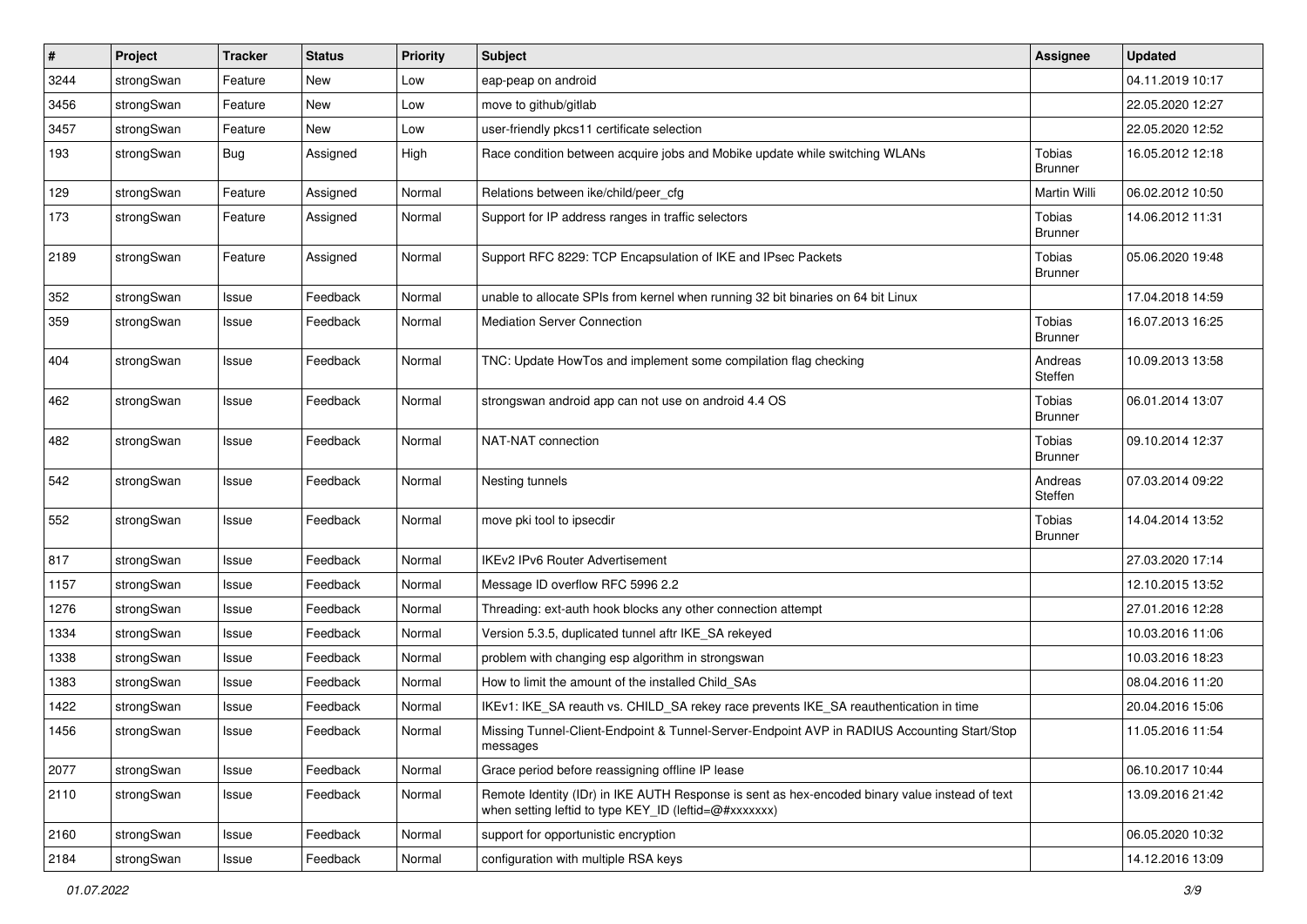| $\pmb{\#}$ | Project    | <b>Tracker</b> | <b>Status</b> | <b>Priority</b> | <b>Subject</b>                                                                                              | <b>Assignee</b>                 | <b>Updated</b>   |
|------------|------------|----------------|---------------|-----------------|-------------------------------------------------------------------------------------------------------------|---------------------------------|------------------|
| 2203       | strongSwan | Issue          | Feedback      | Normal          | Protecting symetric traffic using high availability in gateway to gateway setup (both active)               |                                 | 15.02.2017 14:20 |
| 2319       | strongSwan | Issue          | Feedback      | Normal          | gives up trying to bring up connection after DNS SERVFAIL                                                   |                                 | 08.05.2017 15:41 |
| 2357       | strongSwan | Issue          | Feedback      | Normal          | How to initiate IPsec SA Transport Mode without IKE?                                                        |                                 | 18.01.2021 18:36 |
| 2394       | strongSwan | Issue          | Feedback      | Normal          | IP is not assigned after re-authentication                                                                  |                                 | 04.08.2017 19:03 |
| 2400       | strongSwan | Issue          | Feedback      | Normal          | Is DPD supposed to detect dead tunnel, or dead IKE instance                                                 |                                 | 11.01.2019 22:53 |
| 2411       | strongSwan | Issue          | Feedback      | Normal          | VPN server name resolution is done via overlay DNS server upon IKE disconnect                               |                                 | 22.08.2017 10:42 |
| 2446       | strongSwan | Issue          | Feedback      | Normal          | Traffic loss during IKE reauth despite make-before-break enabled                                            |                                 | 27.11.2017 17:12 |
| 2493       | strongSwan | Issue          | Feedback      | Normal          | Pkcs11 Plugin Returns w/Bogus Return Code                                                                   | Jordan Hrycaj                   | 12.12.2017 15:58 |
| 2494       | strongSwan | Issue          | Feedback      | Normal          | Problems With 64bit Slot IDs With Pkcs11 Plugin                                                             | Jordan Hrycaj                   | 12.12.2017 16:03 |
| 2560       | strongSwan | Issue          | Feedback      | Normal          | Duplicate CA cert requests sent                                                                             |                                 | 28.02.2018 10:54 |
| 2580       | strongSwan | Issue          | Feedback      | Normal          | [CFG] handling xx attribute failed in Android or Ubuntu, but works in macOS                                 |                                 | 09.03.2018 17:49 |
| 2618       | strongSwan | Issue          | Feedback      | Normal          | Query regarding assignment of Tunnel IP                                                                     |                                 | 09.04.2018 10:57 |
| 2621       | strongSwan | Issue          | Feedback      | Normal          | Android: VPN connection stops working, strongSwan shows Connected                                           |                                 | 06.07.2018 13:06 |
| 2678       | strongSwan | Issue          | Feedback      | Normal          | Phase 1 issue                                                                                               |                                 | 07.06.2018 20:06 |
| 2726       | strongSwan | Issue          | Feedback      | Normal          | Strongswan selects wrong source IP                                                                          |                                 | 23.08.2018 13:38 |
| 2750       | strongSwan | Issue          | Feedback      | Normal          | setting WFP SA SPI failed: 0x80320035                                                                       |                                 | 27.05.2019 11:59 |
| 2816       | strongSwan | Issue          | Feedback      | Normal          | order of DNS entries is reversed in /etc/resolv.conf                                                        |                                 | 06.11.2018 10:41 |
| 2835       | strongSwan | Issue          | Feedback      | Normal          | Rekeyed SA can't be deleted in standby node                                                                 |                                 | 19.12.2018 02:52 |
| 2870       | strongSwan | Issue          | Feedback      | Normal          | DNS resolution outside of tunnel if DNS server is in remote TS                                              |                                 | 22.01.2019 11:06 |
| 2958       | strongSwan | Issue          | Feedback      | Normal          | Trap policies with unspecified remote IP covering multiple specific ports constantly produce new<br>IKE_SAs |                                 | 11.03.2019 15:03 |
| 2964       | strongSwan | Issue          | Feedback      | Normal          | Route to IKE Gateway Fails to Update Under Particular Configuration                                         |                                 | 13.03.2019 10:38 |
| 2966       | strongSwan | Issue          | Feedback      | Normal          | Problems with large amount of subnets in leftsubnet configuration                                           |                                 | 02.04.2019 10:35 |
| 3072       | strongSwan | Issue          | Feedback      | Normal          | Windows 10: setting WFP SA SPI fails with error 0x80320014                                                  |                                 | 29.05.2019 14:34 |
| 3097       | strongSwan | Issue          | Feedback      | Normal          | charon restart behaviour                                                                                    |                                 | 24.06.2019 16:09 |
| 3122       | strongSwan | Issue          | Feedback      | Normal          | Strongswan software iterupts                                                                                |                                 | 18.07.2019 02:27 |
| 3151       | strongSwan | Issue          | Feedback      | Normal          | Forecast stops forwarding multicast                                                                         |                                 | 26.08.2019 14:06 |
| 3154       | strongSwan | Issue          | Feedback      | Normal          | signature validation failed only with sha2                                                                  |                                 | 20.08.2019 11:51 |
| 3254       | strongSwan | Issue          | Feedback      | Normal          | Log level in android level                                                                                  |                                 | 08.11.2019 08:36 |
| 3268       | strongSwan | Issue          | Feedback      | Normal          | Traffic disruption -- policy-based VPN to AWS VPN service                                                   |                                 | 15.11.2019 16:53 |
| 3282       | strongSwan | Issue          | Feedback      | Normal          | Android VPN client keeps retrying in airplane mode                                                          |                                 | 29.11.2019 16:06 |
| 3291       | strongSwan | Issue          | Feedback      | Normal          | IPSec IKEv2 Client to VPN service 2                                                                         | <b>Tobias</b><br><b>Brunner</b> | 16.08.2020 12:58 |
| 3304       | strongSwan | Issue          | Feedback      | Normal          | Found unsupported critical X.509 extension: X509v3 Name Constraints                                         |                                 | 13.01.2020 14:50 |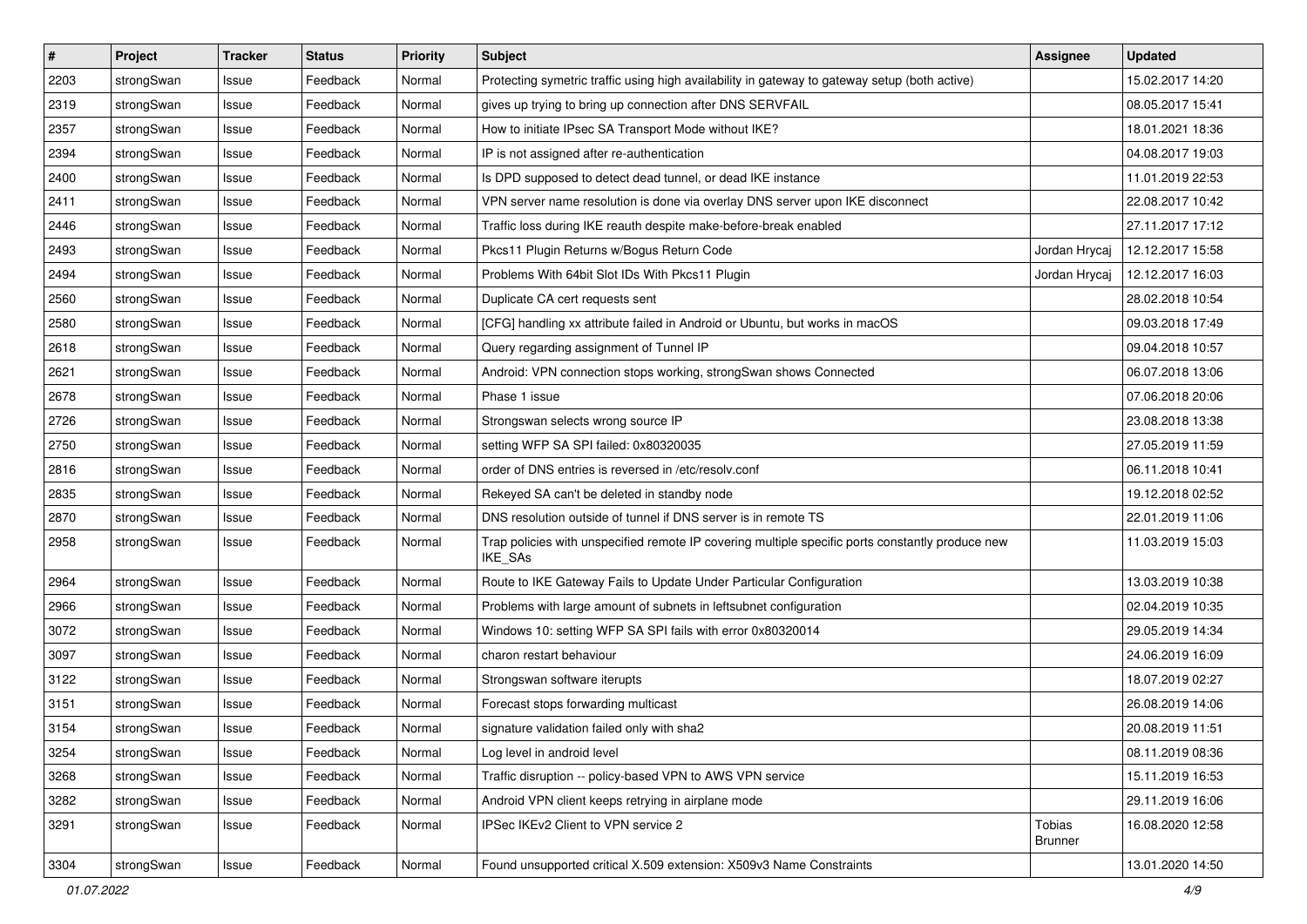| $\vert$ # | Project    | <b>Tracker</b> | <b>Status</b> | <b>Priority</b> | <b>Subject</b>                                                                          | <b>Assignee</b>                 | <b>Updated</b>   |
|-----------|------------|----------------|---------------|-----------------|-----------------------------------------------------------------------------------------|---------------------------------|------------------|
| 3307      | strongSwan | Issue          | Feedback      | Normal          | Probable non compliance with RFC 7296 wrt traffic selector narrowing?                   |                                 | 14.01.2020 16:19 |
| 3342      | strongSwan | Issue          | Feedback      | Normal          | Certain fields in Storngswan on Firestick4K are not editable                            |                                 | 20.02.2020 09:36 |
| 3366      | strongSwan | Issue          | Feedback      | Normal          | Uninstall "any" trap policy if start_action=trap with virtual IPs is used               |                                 | 13.03.2020 14:57 |
| 3377      | strongSwan | Issue          | Feedback      | Normal          | Interface ID not configured during HA synchronization                                   |                                 | 18.03.2020 10:15 |
| 3389      | strongSwan | Issue          | Feedback      | Normal          | Child SAs not getting created after rekeying                                            |                                 | 30.03.2020 15:45 |
| 3392      | strongSwan | Issue          | Feedback      | Normal          | mark=%unique and no Internet-connection with VPN                                        |                                 | 31.07.2020 15:26 |
| 3400      | strongSwan | Issue          | Feedback      | Normal          | Windows 10 IKEv2 rekeying fails                                                         |                                 | 16.04.2020 17:08 |
| 3403      | strongSwan | Issue          | Feedback      | Normal          | IKEv2 natd false detection                                                              |                                 | 09.04.2020 14:19 |
| 3442      | strongSwan | Issue          | Feedback      | Normal          | Apply policy based on network interface in transport mode                               |                                 | 13.05.2020 10:53 |
| 3490      | strongSwan | Issue          | Feedback      | Normal          | Selecting incorrect auth mode for IKEv1                                                 |                                 | 21.07.2020 21:26 |
| 3496      | strongSwan | Issue          | Feedback      | Normal          | Route-based VPN - transport mode                                                        |                                 | 11.02.2021 09:55 |
| 3498      | strongSwan | Issue          | Feedback      | Normal          | FreeBSD + dhcp+farp plugin                                                              |                                 | 22.01.2021 10:44 |
| 3499      | strongSwan | Issue          | Feedback      | Normal          | ISAKMP Signature hash algorithm / EAP-TLS Authentification                              |                                 | 30.06.2020 10:40 |
| 3500      | strongSwan | Issue          | Feedback      | Normal          | swanctl --list-cert not listing all certs                                               |                                 | 29.06.2020 15:25 |
| 3516      | strongSwan | Issue          | Feedback      | Normal          | Close IKE_SA after expiry without rekey/reauth                                          |                                 | 20.07.2020 19:32 |
| 3536      | strongSwan | Issue          | Feedback      | Normal          | When Create multiple tunnels restart ipsec service will establish fail.                 |                                 | 03.09.2020 13:58 |
| 3537      | strongSwan | Issue          | Feedback      | Normal          | IPv6 Packets are not transferred from server to client through IPSec using RPC protocol |                                 | 01.09.2020 12:50 |
| 3552      | strongSwan | Issue          | Feedback      | Normal          | Internet disconnects after once VPN is established                                      |                                 | 30.08.2020 05:35 |
| 3558      | strongSwan | Issue          | Feedback      | Normal          | deleting half open IKE_SA with x.x.x.x after timeout with iOS device                    |                                 | 05.09.2020 21:23 |
| 3560      | strongSwan | Issue          | Feedback      | Normal          | PSK tunnel working - Cert fails with fragmention errors                                 | <b>Tobias</b><br><b>Brunner</b> | 11.09.2020 14:15 |
| 3561      | strongSwan | Issue          | Feedback      | Normal          | Azure P2S VPN Linux connection error                                                    |                                 | 15.09.2020 12:22 |
| 3564      | strongSwan | Issue          | Feedback      | Normal          | Out of order packets are generated if strong swan is running on multiple cores          |                                 | 16.09.2020 10:01 |
| 3565      | strongSwan | Issue          | Feedback      | Normal          | Filtering out logs or plugin in to do so                                                |                                 | 16.09.2020 11:45 |
| 3566      | strongSwan | Issue          | Feedback      | Normal          | Number of simultaneous connections limited to 1000 in a cluster                         |                                 | 18.09.2020 09:46 |
| 3568      | strongSwan | Issue          | Feedback      | Normal          | vpn connection is unstable                                                              |                                 | 23.09.2020 16:28 |
| 3573      | strongSwan | Issue          | Feedback      | Normal          | ike2 and transit traffic                                                                |                                 | 05.10.2020 10:55 |
| 3575      | strongSwan | Issue          | Feedback      | Normal          | Tunnel of IPv6 Over IPv4 not accespting Jumbo Packets                                   |                                 | 23.09.2020 16:44 |
| 3576      | strongSwan | Issue          | Feedback      | Normal          | strongswan on openwrt virtual ip inside ipsec tunnel                                    |                                 | 25.09.2020 17:01 |
| 3577      | strongSwan | Issue          | Feedback      | Normal          | StrongSwan Connection adding and deleting over network.                                 |                                 | 28.09.2020 15:13 |
| 3578      | strongSwan | Issue          | Feedback      | Normal          | ipsec connection to FortiClient VPN                                                     |                                 | 28.09.2020 15:08 |
| 3580      | strongSwan | Issue          | Feedback      | Normal          | encapsulation and packets not routing into tunnel problems                              |                                 | 02.10.2020 10:03 |
| 3584      | strongSwan | Issue          | Feedback      | Normal          | Separate ipsec.conf file per conn and separate ipsec.secrets file per conn              | Tobias<br>Brunner               | 30.09.2020 17:06 |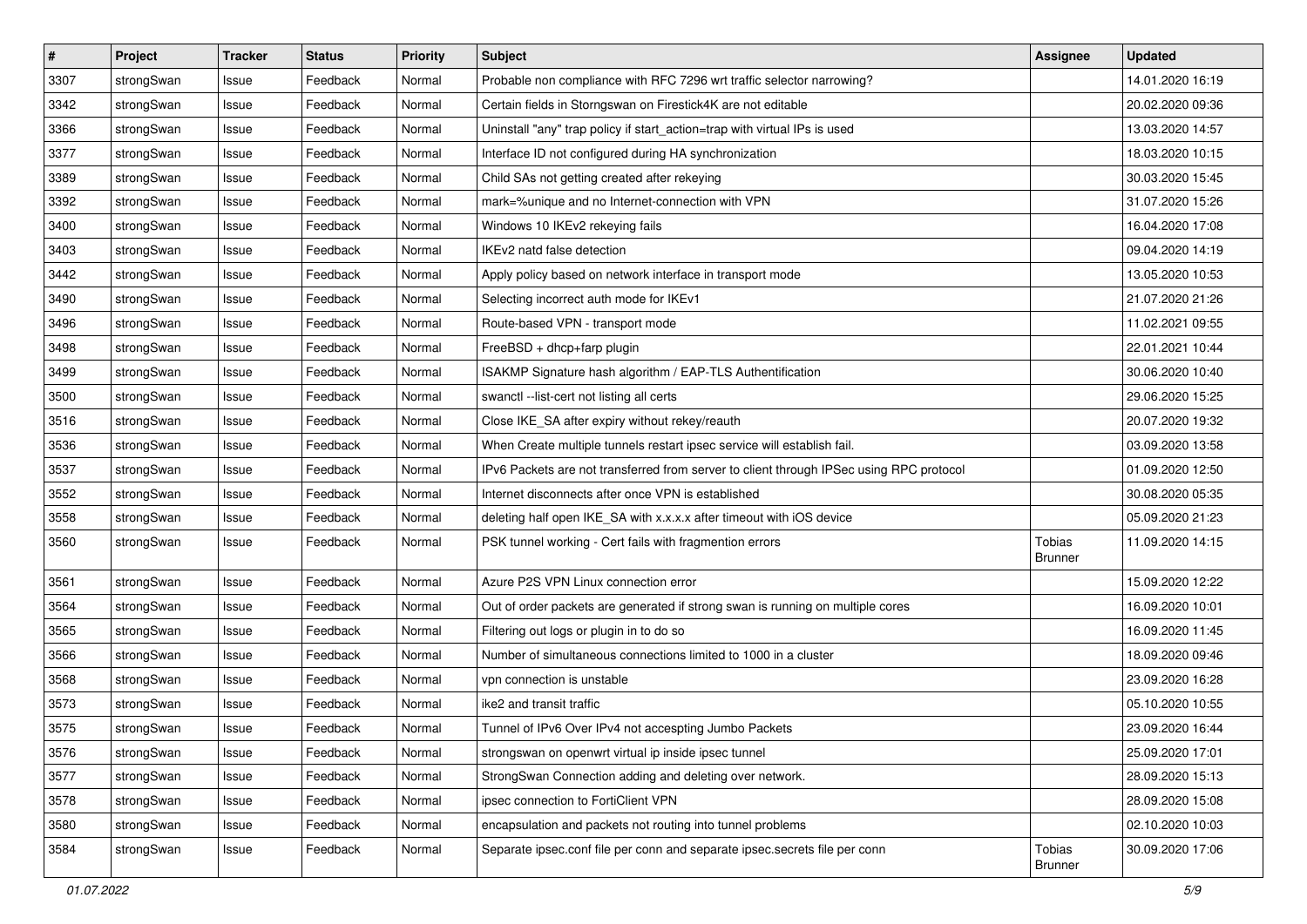| $\vert$ # | Project    | <b>Tracker</b> | <b>Status</b> | Priority | Subject                                                                                                                             | <b>Assignee</b>          | <b>Updated</b>   |
|-----------|------------|----------------|---------------|----------|-------------------------------------------------------------------------------------------------------------------------------------|--------------------------|------------------|
| 3588      | strongSwan | Issue          | Feedback      | Normal   | VPN setup over 4G                                                                                                                   |                          | 08.10.2020 14:13 |
| 3592      | strongSwan | Issue          | Feedback      | Normal   | Tunnel reported as established but log show "found encrypted payload, but no transform set"                                         |                          | 20.10.2020 10:37 |
| 3593      | strongSwan | Issue          | Feedback      | Normal   | Need variable tracking make_before_break state into updown scripts                                                                  |                          | 13.10.2020 09:59 |
| 3594      | strongSwan | Issue          | Feedback      | Normal   | How to see the traffic at ESP in UDP SPIs and forwarding rule                                                                       | Tobias<br><b>Brunner</b> | 15.10.2020 13:57 |
| 3596      | strongSwan | Issue          | Feedback      | Normal   | no issuer certificate found for                                                                                                     |                          | 21.10.2020 03:27 |
| 3597      | strongSwan | Issue          | Feedback      | Normal   | IPSec Client on CentOS 8 - Can't connect using ShrewSoft VPN config file                                                            |                          | 21.10.2020 16:38 |
| 3598      | strongSwan | Issue          | Feedback      | Normal   | swanctl on Windows: Support aborting execution                                                                                      |                          | 19.10.2020 15:01 |
| 3603      | strongSwan | Issue          | Feedback      | Normal   | dns issue in config mode                                                                                                            |                          | 20.10.2020 11:50 |
| 3604      | strongSwan | Issue          | Feedback      | Normal   | Email Notification on down status                                                                                                   |                          | 21.10.2020 10:54 |
| 3606      | strongSwan | Issue          | Feedback      | Normal   | Using ipsec tunnel from "foreign" subnet                                                                                            | Noel Kuntze              | 26.10.2020 12:23 |
| 3607      | strongSwan | Issue          | Feedback      | Normal   | statusall option reports transport established two or three times per IP at start-up                                                |                          | 27.10.2020 16:48 |
| 3609      | strongSwan | Issue          | Feedback      | Normal   | Potential DNS server IP address conflicts                                                                                           |                          | 26.10.2020 11:12 |
| 3610      | strongSwan | Issue          | Feedback      | Normal   | farp plugin conflicts with DHCP service                                                                                             |                          | 26.10.2020 18:06 |
| 3611      | strongSwan | Issue          | Feedback      | Normal   | Unable to Send Traffic Using NAT on EC2 Instance                                                                                    |                          | 27.10.2020 16:35 |
| 3614      | strongSwan | Issue          | Feedback      | Normal   | Certificate renewal for about to expire certificates                                                                                |                          | 30.10.2020 13:30 |
| 3616      | strongSwan | Issue          | Feedback      | Normal   | With Strongswan 5.7.2, unique=never not allowing multiple clients to establish tunnels with same<br>identity                        |                          | 05.11.2020 12:32 |
| 3617      | strongSwan | Issue          | Feedback      | Normal   | full-offload swanctl.conf                                                                                                           |                          | 03.11.2020 17:24 |
| 3618      | strongSwan | Issue          | Feedback      | Normal   | Use side-band to configure strongswan's                                                                                             |                          | 09.11.2020 10:38 |
| 3620      | strongSwan | Issue          | Feedback      | Normal   | L2TP/IPSEC ipsec.conf setting                                                                                                       | Tobias<br><b>Brunner</b> | 12.11.2020 10:14 |
| 3625      | strongSwan | Issue          | Feedback      | Normal   | Always on VPN when the client is on the same LAN as the VPN server                                                                  |                          | 10.11.2020 18:45 |
| 3628      | strongSwan | Issue          | Feedback      | Normal   | Constant `retransmit` while establishing CHILD_SA                                                                                   |                          | 16.11.2020 10:14 |
| 3629      | strongSwan | Issue          | Feedback      | Normal   | IPSec enc only on specific dport/proto                                                                                              |                          | 16.11.2020 10:04 |
| 3630      | strongSwan | Issue          | Feedback      | Normal   | The certificate is loaded but not used.                                                                                             |                          | 18.11.2020 10:29 |
| 3636      | strongSwan | Issue          | Feedback      | Normal   | Tor behind VPN                                                                                                                      | Tobias<br><b>Brunner</b> | 23.11.2020 14:09 |
| 3640      | strongSwan | Issue          | Feedback      | Normal   | Problem surfing via VPN form Android APK on a sepcific Mobile Operator                                                              |                          | 26.11.2020 11:43 |
| 3642      | strongSwan | Issue          | Feedback      | Normal   | How to distinguish encapsulated packets from different interfaces                                                                   |                          | 30.11.2020 09:38 |
| 3643      | strongSwan | Issue          | Feedback      | Normal   | Strongswan and FRR NHRP                                                                                                             |                          | 01.12.2020 10:55 |
| 3647      | strongSwan | Issue          | Feedback      | Normal   | Is it possible to receive INTERNAL_IP4_SUBNET attributes in updown scripts                                                          |                          | 02.12.2020 17:06 |
| 3650      | strongSwan | Issue          | Feedback      | Normal   | HA behaves very strange                                                                                                             |                          | 04.12.2020 08:53 |
| 3652      | strongSwan | Issue          | Feedback      | Normal   | In strongswan ipsec.conf, how to set the "ike" parameters so that it can support all hash Algorithm<br>and DH group server support? |                          | 08.12.2020 12:35 |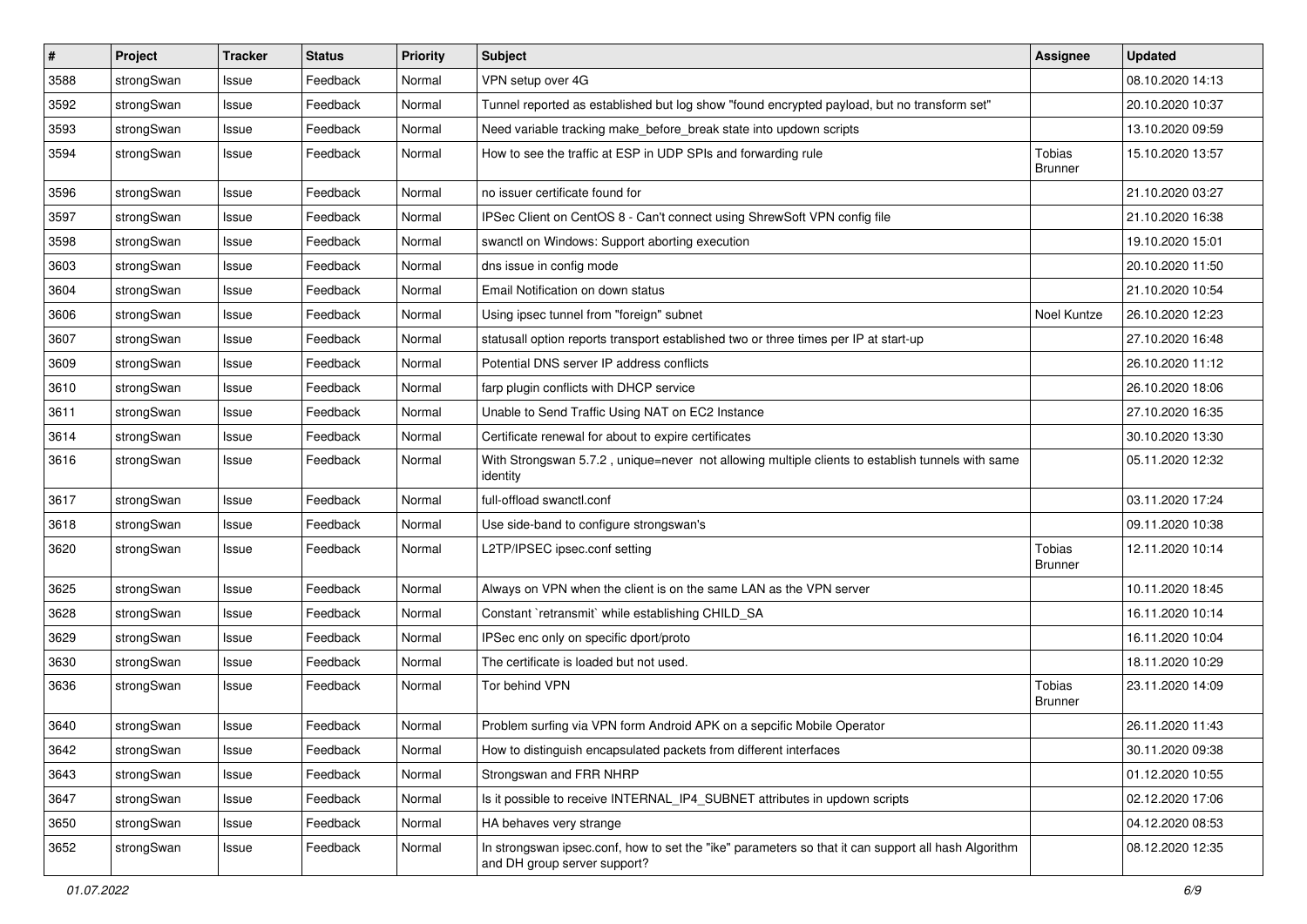| $\vert$ # | Project    | <b>Tracker</b> | <b>Status</b> | <b>Priority</b> | Subject                                                                                 | <b>Assignee</b>                 | <b>Updated</b>   |
|-----------|------------|----------------|---------------|-----------------|-----------------------------------------------------------------------------------------|---------------------------------|------------------|
| 3654      | strongSwan | Issue          | Feedback      | Normal          | The L2tp/ipsec tunnel interface will not be delete when the connect abnormal interrupt. |                                 | 08.12.2020 12:24 |
| 3662      | strongSwan | Issue          | Feedback      | Normal          | unamed session                                                                          |                                 | 04.01.2021 11:32 |
| 3663      | strongSwan | Issue          | Feedback      | Normal          | Multiple ways to end up with duplicate / redundant child SA entries                     |                                 | 06.01.2021 16:15 |
| 3665      | strongSwan | Issue          | Feedback      | Normal          | When there is data flow, the VPN tunnel will not automatically connect                  | <b>Tobias</b><br><b>Brunner</b> | 05.01.2021 16:26 |
| 3668      | strongSwan | Issue          | Feedback      | Normal          | Configuring the strongSwan Helm chart on openshift                                      | Tobias<br><b>Brunner</b>        | 07.01.2021 16:33 |
| 3669      | strongSwan | Issue          | Feedback      | Normal          | Failed connection to IKE_SA (Checkpoint Server)                                         |                                 | 08.01.2021 17:58 |
| 3670      | strongSwan | Issue          | Feedback      | Normal          | Can routing rules be changed without terminating and re-initiating the tunnel           |                                 | 12.08.2021 14:29 |
| 3671      | strongSwan | Issue          | Feedback      | Normal          | Windows client failed with 13843 against Strongswan via SQL backend                     |                                 | 13.01.2021 14:43 |
| 3672      | strongSwan | Issue          | Feedback      | Normal          | ESP connection over IPv6                                                                |                                 | 14.01.2021 17:04 |
| 3673      | strongSwan | Issue          | Feedback      | Normal          | IKEv2/IPSec MSCHAPv2 fails on Android 11 (API 30).                                      | <b>Tobias</b><br><b>Brunner</b> | 17.01.2021 07:25 |
| 3678      | strongSwan | Issue          | Feedback      | Normal          | IKE authentication credentials are unacceptable - Ubuntu Server - Windows 10 client     |                                 | 19.01.2021 18:29 |
| 3680      | strongSwan | Issue          | Feedback      | Normal          | How to unload a paritcular certificate from strongswan.                                 | <b>Tobias</b><br><b>Brunner</b> | 27.01.2021 09:28 |
| 3682      | strongSwan | Issue          | Feedback      | Normal          | Is there a way to mark special case traffic bypass the traffic selectors?               |                                 | 03.02.2021 16:44 |
| 3683      | strongSwan | Issue          | Feedback      | Normal          | IKEV2 connection fail to rekey process                                                  |                                 | 28.01.2021 13:25 |
| 3685      | strongSwan | Issue          | Feedback      | Normal          | giving up after 5 retransmits                                                           |                                 | 03.02.2021 16:59 |
| 3686      | strongSwan | Issue          | Feedback      | Normal          | Site to clients IPsec and private IP                                                    |                                 | 04.02.2021 11:11 |
| 3687      | strongSwan | Issue          | Feedback      | Normal          | Strongswan ipsec do not forward package to host                                         |                                 | 02.02.2021 14:40 |
| 3692      | strongSwan | Issue          | Feedback      | Normal          | Failing IPsec Phase 2 connection between Centos 7 VPS and Cisco ASA5540                 |                                 | 04.02.2021 16:29 |
| 104       | strongSwan | Feature        | Feedback      | Normal          | Postgresql Db Support                                                                   |                                 | 04.09.2019 10:05 |
| 162       | strongSwan | Feature        | Feedback      | Normal          | Submit ClusterIP patches mainline                                                       |                                 | 14.12.2015 20:43 |
| 243       | strongSwan | Feature        | Feedback      | Normal          | Configure routing table in peer                                                         | Tobias<br><b>Brunner</b>        | 23.05.2013 20:03 |
| 268       | strongSwan | Feature        | Feedback      | Normal          | support for ssh keypairs in strongswan network-manager plugin                           | Tobias<br><b>Brunner</b>        | 19.02.2014 15:13 |
| 309       | strongSwan | Feature        | Feedback      | Normal          | Problem with Network Aliases for charon.interfaces_ignore and charon.interfaces_use     | Tobias<br><b>Brunner</b>        | 21.03.2013 19:32 |
| 420       | strongSwan | Feature        | Feedback      | Normal          | Add more of the verbs that were supported by pluto to the updown plugin                 | Tobias<br><b>Brunner</b>        | 11.10.2013 07:56 |
| 693       | strongSwan | Feature        | Feedback      | Normal          | Time policy for roadwarrior                                                             | Tobias<br><b>Brunner</b>        | 02.09.2014 11:06 |
| 960       | strongSwan | Feature        | Feedback      | Normal          | Raise ALERT_PROPOSAL_MISMATCH_IKE in IKE V1                                             | Martin Willi                    | 30.08.2017 09:05 |
| 1000      | strongSwan | Feature        | Feedback      | Normal          | Raise ALERT_TS_MISMATCH in IKE V1                                                       |                                 | 09.09.2015 12:47 |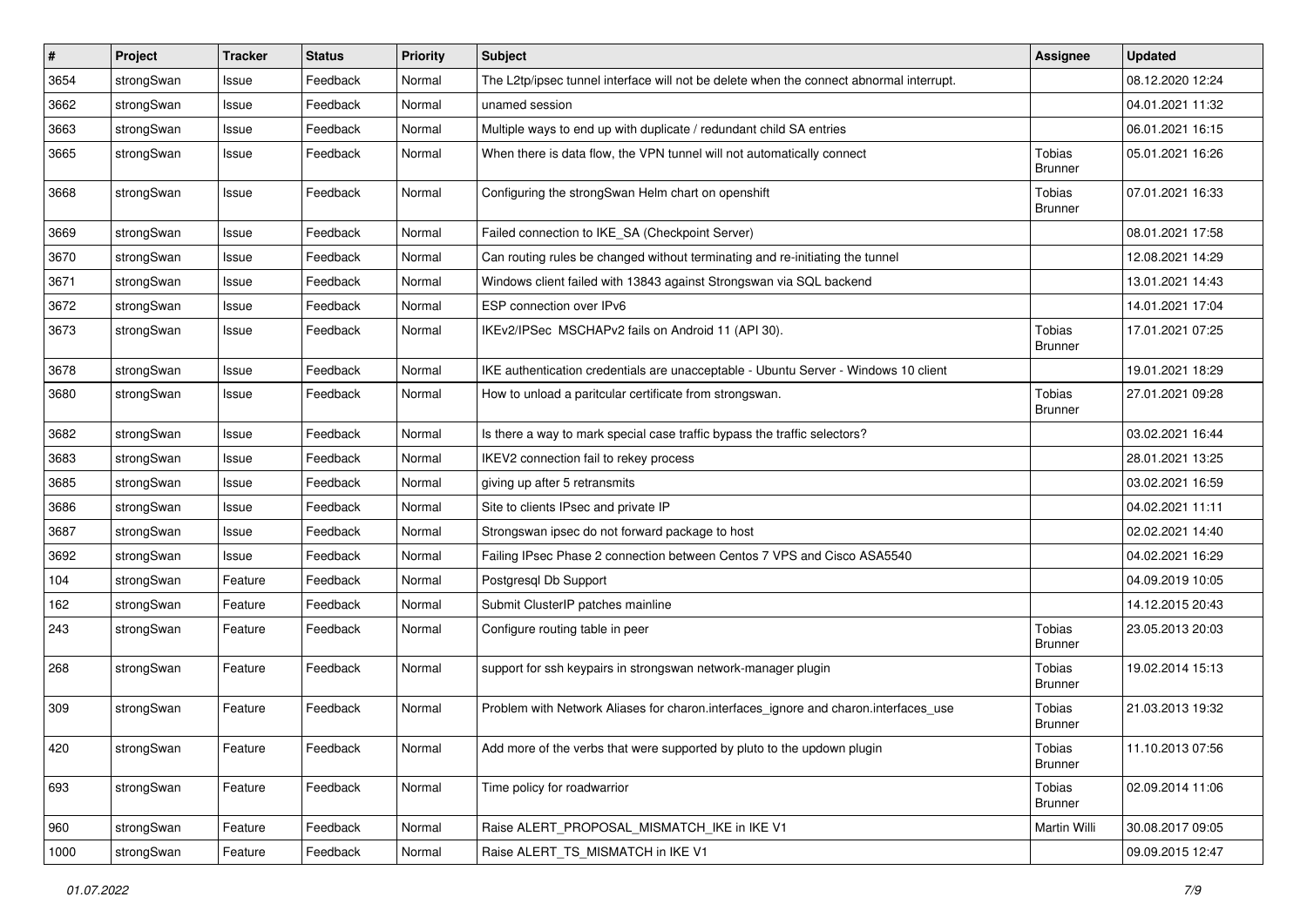| $\sharp$ | Project    | <b>Tracker</b> | <b>Status</b> | <b>Priority</b> | <b>Subject</b>                                                                                                          | Assignee                 | <b>Updated</b>   |
|----------|------------|----------------|---------------|-----------------|-------------------------------------------------------------------------------------------------------------------------|--------------------------|------------------|
| 1008     | strongSwan | Feature        | Feedback      | Normal          | FARP for IPv6                                                                                                           |                          | 14.12.2015 20:59 |
| 1079     | strongSwan | Feature        | Feedback      | Normal          | Future Plans for firwall configuration equivalent under FreeBSD                                                         |                          | 21.08.2015 15:58 |
| 1082     | strongSwan | Feature        | Feedback      | Normal          | Framed-Route to set leftsubnet                                                                                          |                          | 07.10.2016 10:02 |
| 1253     | strongSwan | Feature        | Feedback      | Normal          | Strongswan doesn't support CA bundles                                                                                   |                          | 19.01.2016 11:23 |
| 1482     | strongSwan | Feature        | Feedback      | Normal          | Allow changing init_limit_half_open etc. at runtime by reloading strongswan.conf                                        |                          | 26.05.2016 14:49 |
| 1506     | strongSwan | Feature        | Feedback      | Normal          | Enhance DoS protection to deny users that failed Authentication                                                         |                          | 17.06.2016 14:31 |
| 1559     | strongSwan | Feature        | Feedback      | Normal          | Expose received XAUTH/EAP username/password prompts via VICI, send secrets via VICI on<br>prompt                        |                          | 09.05.2017 16:28 |
| 2095     | strongSwan | Feature        | Feedback      | Normal          | Support liveness check in Strongswan                                                                                    |                          | 31.05.2017 00:56 |
| 2165     | strongSwan | Feature        | Feedback      | Normal          | missing LIBRESSL_VERSION_NUMBER support                                                                                 |                          | 03.11.2016 09:23 |
| 2185     | strongSwan | Feature        | Feedback      | Normal          | INTERNAL_IP4_SUBNET Attribute Support in Android Client                                                                 |                          | 10.12.2016 01:14 |
| 2202     | strongSwan | Feature        | Feedback      | Normal          | Radius NAS IP to be specified                                                                                           |                          | 18.01.2017 17:58 |
| 2307     | strongSwan | Feature        | Feedback      | Normal          | Permit installation of trap policy for CHILD_SA configurations with unset local_addrs                                   |                          | 26.04.2017 15:04 |
| 2495     | strongSwan | Feature        | Feedback      | Normal          | LibreSSL Plugin                                                                                                         |                          | 13.12.2017 09:29 |
| 2668     | strongSwan | Feature        | Feedback      | Normal          | UE shall include the DEVICE_IDENTITY Notify payload                                                                     |                          | 22.05.2018 13:48 |
| 2729     | strongSwan | Feature        | Feedback      | Normal          | Does Swanctl provide the same option as Ipsec with the rightID using a %?                                               |                          | 20.09.2018 17:37 |
| 2793     | strongSwan | Feature        | Feedback      | Normal          | Remote identity with certificate                                                                                        |                          | 15.10.2018 10:20 |
| 2814     | strongSwan | Feature        | Feedback      | Normal          | Force Keepalive Packets if There is no NAT                                                                              |                          | 29.10.2018 15:47 |
| 2972     | strongSwan | Feature        | Feedback      | Normal          | how to add X509v3 Key Usage: Key Encipherment                                                                           |                          | 13.03.2019 13:59 |
| 3104     | strongSwan | Feature        | Feedback      | Normal          | EAP-RADIUS: binding address feature for routers with multiple interfaces connected to LAN.                              |                          | 17.06.2021 02:26 |
| 3135     | strongSwan | Feature        | Feedback      | Normal          | Android client - settings for connection re-try                                                                         |                          | 12.08.2019 16:32 |
| 3162     | strongSwan | Feature        | Feedback      | Normal          | Strongswan Android support for default DNS suffixes (UNITY_DEF_DOMAIN flag)                                             |                          | 29.08.2019 10:29 |
| 3422     | strongSwan | Feature        | Feedback      | Normal          | Allow multiple local.id to be specified in a single connection?                                                         |                          | 23.04.2020 13:19 |
| 3653     | strongSwan | Feature        | Feedback      | Normal          | Is there any possibility to pass any non-standard parameters for tunnels (ike or child sa) for use by<br>custom plugin? |                          | 08.12.2020 11:03 |
| 3689     | strongSwan | Feature        | Feedback      | Normal          | Auto-connect on Wi-Fi network.                                                                                          |                          | 03.02.2021 16:32 |
| 302      | strongSwan | Bug            | Feedback      | Normal          | No matching outbound IPsec policy                                                                                       | Tobias<br><b>Brunner</b> | 01.03.2013 12:19 |
| 456      | strongSwan | Bug            | Feedback      | Normal          | StrongSwan client for OS X crashes                                                                                      | Martin Willi             | 21.03.2014 12:16 |
| 1068     | strongSwan | Bug            | Feedback      | Normal          | strongswan 5.3.2 and IKEv1 in transport mode causes NO PROPOSAL CHOSEN error                                            |                          | 26.01.2018 13:30 |
| 2273     | strongSwan | <b>Bug</b>     | Feedback      | Normal          | Unable to install strongswan client helper on OSX El Capitan                                                            |                          | 10.03.2017 15:34 |
| 3285     | strongSwan | Bug            | Feedback      | Normal          | Virtual IPs on FreeBSD cannot set IPv6 addresses                                                                        |                          | 02.11.2021 11:04 |
| 3341     | strongSwan | Bug            | Feedback      | Normal          | Application Icon missing on firestick 4K                                                                                | <b>Tobias</b><br>Brunner | 20.02.2020 09:31 |